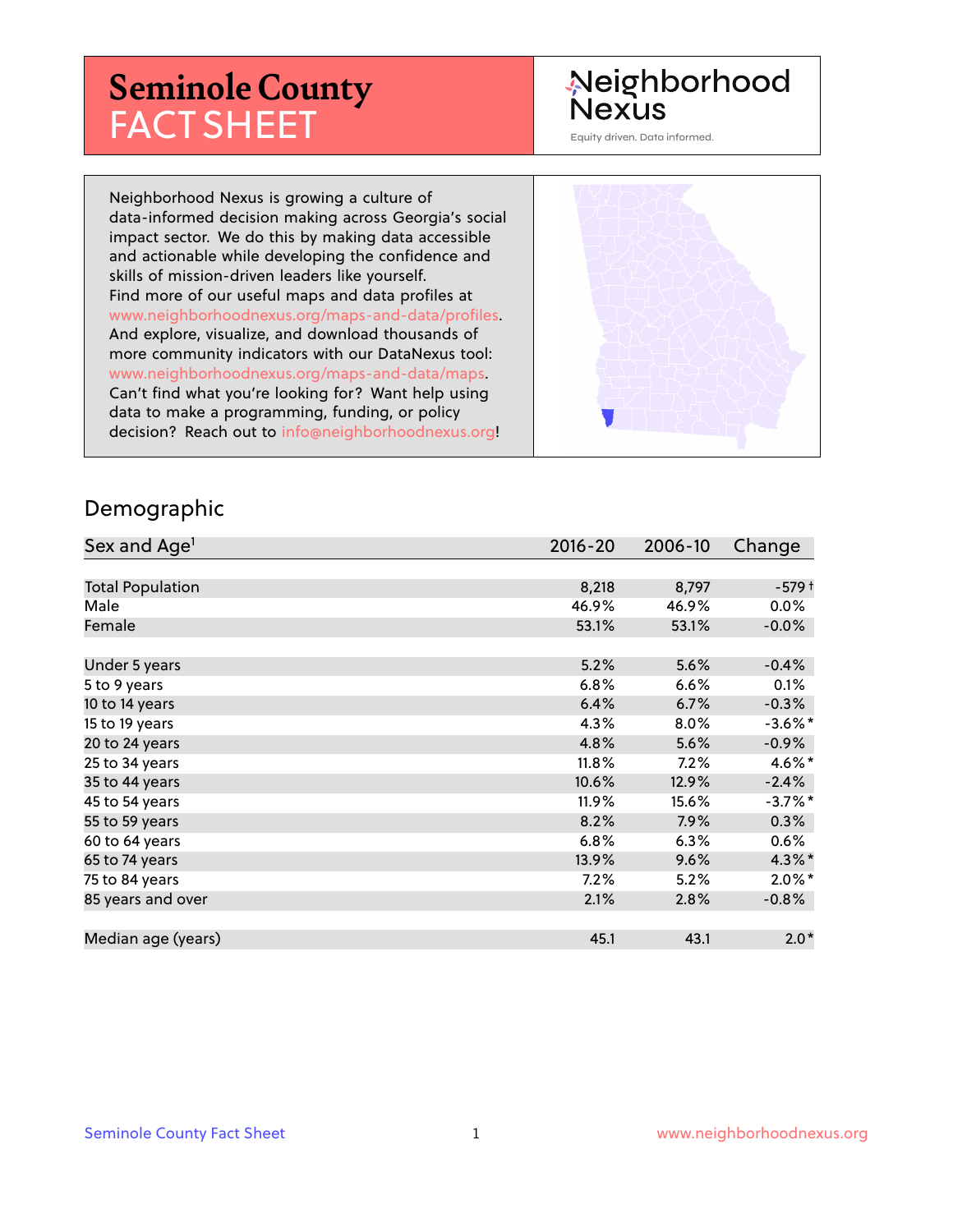# Demographic, continued...

| Race <sup>2</sup>                                            | $2016 - 20$ | 2006-10 | Change     |
|--------------------------------------------------------------|-------------|---------|------------|
| <b>Total population</b>                                      | 8,218       | 8,797   | $-579+$    |
| One race                                                     | 98.3%       | 98.6%   | $-0.3%$    |
| White                                                        | 61.6%       | 63.1%   | $-1.4\%$ * |
| <b>Black or African American</b>                             | 35.3%       | 35.0%   | 0.4%       |
| American Indian and Alaska Native                            | 0.0%        | 0.0%    | 0.0%       |
| Asian                                                        | 1.1%        | 0.6%    | 0.6%       |
| Native Hawaiian and Other Pacific Islander                   | 0.0%        | 0.0%    | 0.0%       |
| Some other race                                              | 0.2%        | 0.0%    | 0.2%       |
| Two or more races                                            | 1.7%        | 1.4%    | 0.3%       |
| Race alone or in combination with other race(s) <sup>3</sup> | $2016 - 20$ | 2006-10 | Change     |
| Total population                                             | 8,218       | 8,797   | $-579+$    |
| White                                                        | 63.4%       | 64.5%   | $-1.1%$    |
| <b>Black or African American</b>                             | 36.3%       | 35.2%   | 1.1%       |
| American Indian and Alaska Native                            | 0.7%        | 0.8%    | $-0.2%$    |
| Asian                                                        | 1.1%        | 0.6%    | 0.6%       |
| Native Hawaiian and Other Pacific Islander                   | 0.0%        | 0.0%    | 0.0%       |
| Some other race                                              | 0.3%        | 0.4%    | $-0.1%$    |
| Hispanic or Latino and Race <sup>4</sup>                     | $2016 - 20$ | 2006-10 | Change     |
| <b>Total population</b>                                      | 8,218       | 8,797   | $-579+$    |
| Hispanic or Latino (of any race)                             | 1.2%        | 0.7%    | 0.5%       |
| Not Hispanic or Latino                                       | 98.8%       | 99.3%   | $-0.5%$    |
| White alone                                                  | 61.3%       | 62.7%   | $-1.4%$    |
| Black or African American alone                              | 35.1%       | 35.0%   | 0.2%       |
| American Indian and Alaska Native alone                      | 0.0%        | 0.0%    | 0.0%       |
| Asian alone                                                  | 1.1%        | 0.6%    | 0.6%       |
| Native Hawaiian and Other Pacific Islander alone             | 0.0%        | 0.0%    | 0.0%       |
| Some other race alone                                        | 0.1%        | 0.0%    | 0.1%       |
| Two or more races                                            | 1.1%        | 1.1%    | 0.0%       |
| U.S. Citizenship Status <sup>5</sup>                         | $2016 - 20$ | 2006-10 | Change     |
| Foreign-born population                                      | 20          | 114     | $-94*$     |
| Naturalized U.S. citizen                                     | 100.0%      | 30.7%   | 69.3%*     |
| Not a U.S. citizen                                           | 0.0%        | 69.3%   | $-69.3%$ * |
|                                                              |             |         |            |
| Citizen, Voting Age Population <sup>6</sup>                  | $2016 - 20$ | 2006-10 | Change     |
| Citizen, 18 and over population                              | 6,506       | 6,682   | $-176*$    |
| Male                                                         | 46.9%       | 46.3%   | $0.6\%$ *  |
| Female                                                       | 53.1%       | 53.7%   | $-0.6%$ *  |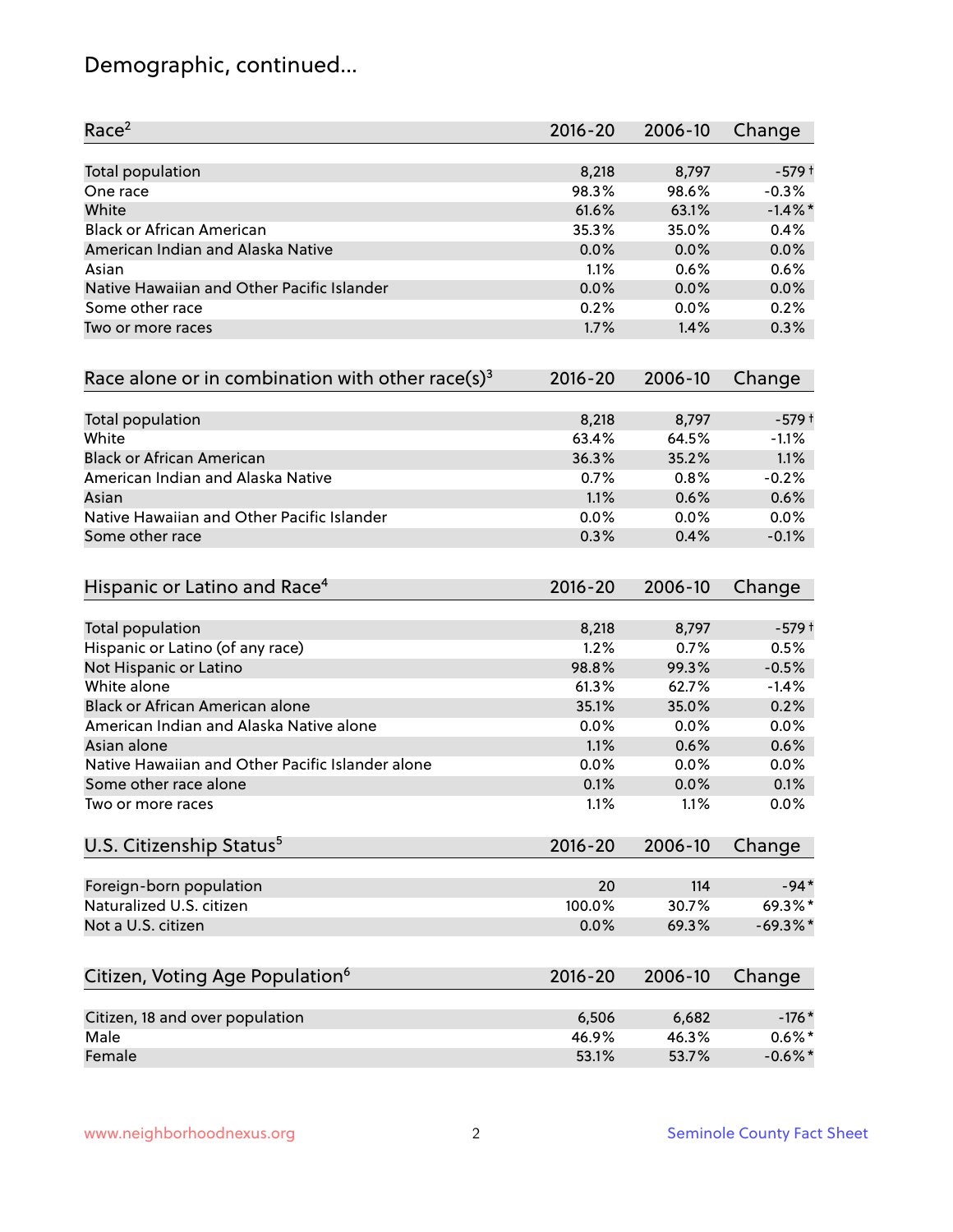#### Economic

| Income <sup>7</sup>                                 | $2016 - 20$ | 2006-10 | Change      |
|-----------------------------------------------------|-------------|---------|-------------|
|                                                     |             |         |             |
| All households                                      | 3,364       | 3,147   | 217         |
| Less than \$10,000                                  | 11.7%       | 16.0%   | $-4.3%$     |
| \$10,000 to \$14,999                                | 12.8%       | 6.2%    | $6.6\%$ *   |
| \$15,000 to \$24,999                                | 10.9%       | 19.1%   | $-8.2\%$ *  |
| \$25,000 to \$34,999                                | 14.1%       | 12.5%   | 1.7%        |
| \$35,000 to \$49,999                                | 15.2%       | 14.1%   | 1.2%        |
| \$50,000 to \$74,999                                | 12.9%       | 14.7%   | $-1.8%$     |
| \$75,000 to \$99,999                                | 8.1%        | 7.1%    | 1.0%        |
| \$100,000 to \$149,999                              | 10.7%       | 4.4%    | $6.3\%$ *   |
| \$150,000 to \$199,999                              | 2.3%        | 2.2%    | 0.1%        |
| \$200,000 or more                                   | 1.1%        | 3.7%    | $-2.5%$     |
| Median household income (dollars)                   | 35,286      | 32,666  | 2,620       |
| Mean household income (dollars)                     | 58,946      | 51,029  | 7,917       |
| With earnings                                       | 59.9%       | 69.0%   | $-9.1\%$ *  |
| Mean earnings (dollars)                             | 67,343      | 56,267  | 11,076      |
| <b>With Social Security</b>                         | 44.2%       | 36.3%   | $7.9\%$ *   |
| Mean Social Security income (dollars)               | 18,133      | 14,549  | 3,585*      |
| With retirement income                              | 20.5%       | 17.8%   | 2.8%        |
| Mean retirement income (dollars)                    | 20,951      | 20,956  | $-5$        |
| With Supplemental Security Income                   | 9.5%        | 13.0%   | $-3.5%$     |
| Mean Supplemental Security Income (dollars)         | 10,353      | 7,020   | $3,332*$    |
| With cash public assistance income                  | 3.6%        | $1.8\%$ | $1.8\%$ *   |
| Mean cash public assistance income (dollars)        | 2,770       | 1,945   | 826         |
| With Food Stamp/SNAP benefits in the past 12 months | 22.1%       | 16.5%   | 5.6%        |
|                                                     |             |         |             |
| Families                                            | 2,166       | 2,222   | $-56$       |
| Less than \$10,000                                  | 13.0%       | 11.4%   | 1.6%        |
| \$10,000 to \$14,999                                | 11.1%       | 5.0%    | $6.2%$ *    |
| \$15,000 to \$24,999                                | 7.2%        | 17.5%   | $-10.3\%$ * |
| \$25,000 to \$34,999                                | 8.9%        | 13.0%   | $-4.1%$     |
| \$35,000 to \$49,999                                | 16.5%       | 14.4%   | 2.0%        |
| \$50,000 to \$74,999                                | 15.1%       | 14.5%   | 0.7%        |
| \$75,000 to \$99,999                                | 8.9%        | 11.4%   | $-2.5%$     |
| \$100,000 to \$149,999                              | 14.3%       | 4.5%    | $9.8\%$ *   |
| \$150,000 to \$199,999                              | 3.2%        | 3.2%    | 0.0%        |
| \$200,000 or more                                   | 1.8%        | 5.2%    | $-3.4%$     |
| Median family income (dollars)                      | 44,023      | 38,339  | 5,684*      |
| Mean family income (dollars)                        | 71,450      | 60,644  | 10,805*     |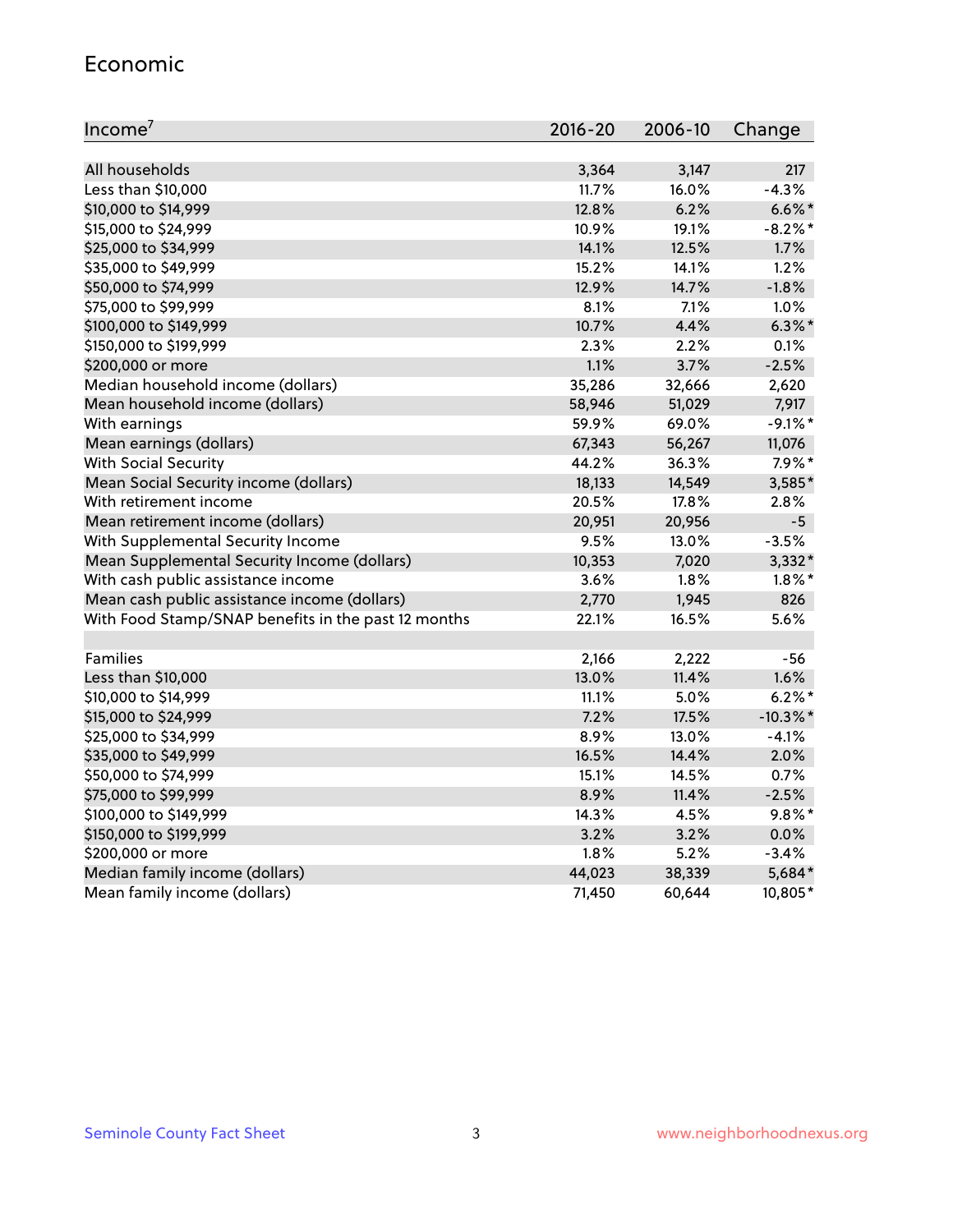### Economic, continued...

| Income, continued <sup>8</sup>                                        | $2016 - 20$ | 2006-10 | Change    |
|-----------------------------------------------------------------------|-------------|---------|-----------|
|                                                                       |             |         |           |
| Nonfamily households                                                  | 1,198       | 925     | $273*$    |
| Median nonfamily income (dollars)                                     | 24,931      | 18,859  | $6,072*$  |
| Mean nonfamily income (dollars)                                       | 33,847      | 24,768  | 9,079*    |
| Median earnings for workers (dollars)                                 | 32,893      | 20,923  | 11,970*   |
| Median earnings for male full-time, year-round workers                | 43,365      | 33,965  | 9,400*    |
| (dollars)                                                             |             |         |           |
| Median earnings for female full-time, year-round workers<br>(dollars) | 34,449      | 23,896  | 10,553*   |
| Per capita income (dollars)                                           | 28,132      | 19,263  | 8,869*    |
|                                                                       |             |         |           |
| Families and People Below Poverty Level <sup>9</sup>                  | $2016 - 20$ | 2006-10 | Change    |
| <b>All families</b>                                                   |             |         | $7.8\%$ * |
|                                                                       | 27.1%       | 19.3%   |           |
| With related children under 18 years                                  | 38.8%       | 28.9%   | 9.9%      |
| With related children under 5 years only                              | 53.8%       | 41.9%   | 11.9%     |
| Married couple families                                               | 10.8%       | 8.0%    | 2.8%      |
| With related children under 18 years                                  | 9.0%        | 5.5%    | 3.5%      |
| With related children under 5 years only                              | 0.0%        | 13.2%   | $-13.2%$  |
| Families with female householder, no husband present                  | 51.1%       | 44.0%   | 7.1%      |
| With related children under 18 years                                  | 64.6%       | 49.6%   | 15.1%     |
| With related children under 5 years only                              | 28.6%       | 69.3%   | $-40.7%$  |
| All people                                                            | 26.4%       | 25.4%   | 1.0%      |
| Under 18 years                                                        | 30.7%       | 37.2%   | $-6.5%$   |
| Related children under 18 years                                       | 30.7%       | 36.9%   | $-6.2%$   |
| Related children under 5 years                                        | 23.0%       | 38.5%   | $-15.4%$  |
| Related children 5 to 17 years                                        | 33.3%       | 36.4%   | $-3.1%$   |
| 18 years and over                                                     | 25.2%       | 21.9%   | 3.3%      |
| 18 to 64 years                                                        | 27.4%       | 23.6%   | 3.8%      |
| 65 years and over                                                     | 19.8%       | 15.7%   | 4.2%      |
| People in families                                                    | 24.2%       | 23.3%   | 0.9%      |
| Unrelated individuals 15 years and over                               | 35.6%       | 36.6%   | $-1.1%$   |
|                                                                       |             |         |           |
| Non-Hispanic white people                                             | 17.6%       | 14.7%   | 2.9%      |
| Black or African-American people                                      | 41.0%       | 42.8%   | $-1.9%$   |
| Asian people                                                          | 81.9%       | 49.0%   | 32.9%     |
| Hispanic or Latino people                                             | 11.9%       | 70.0%   | $-58.1%$  |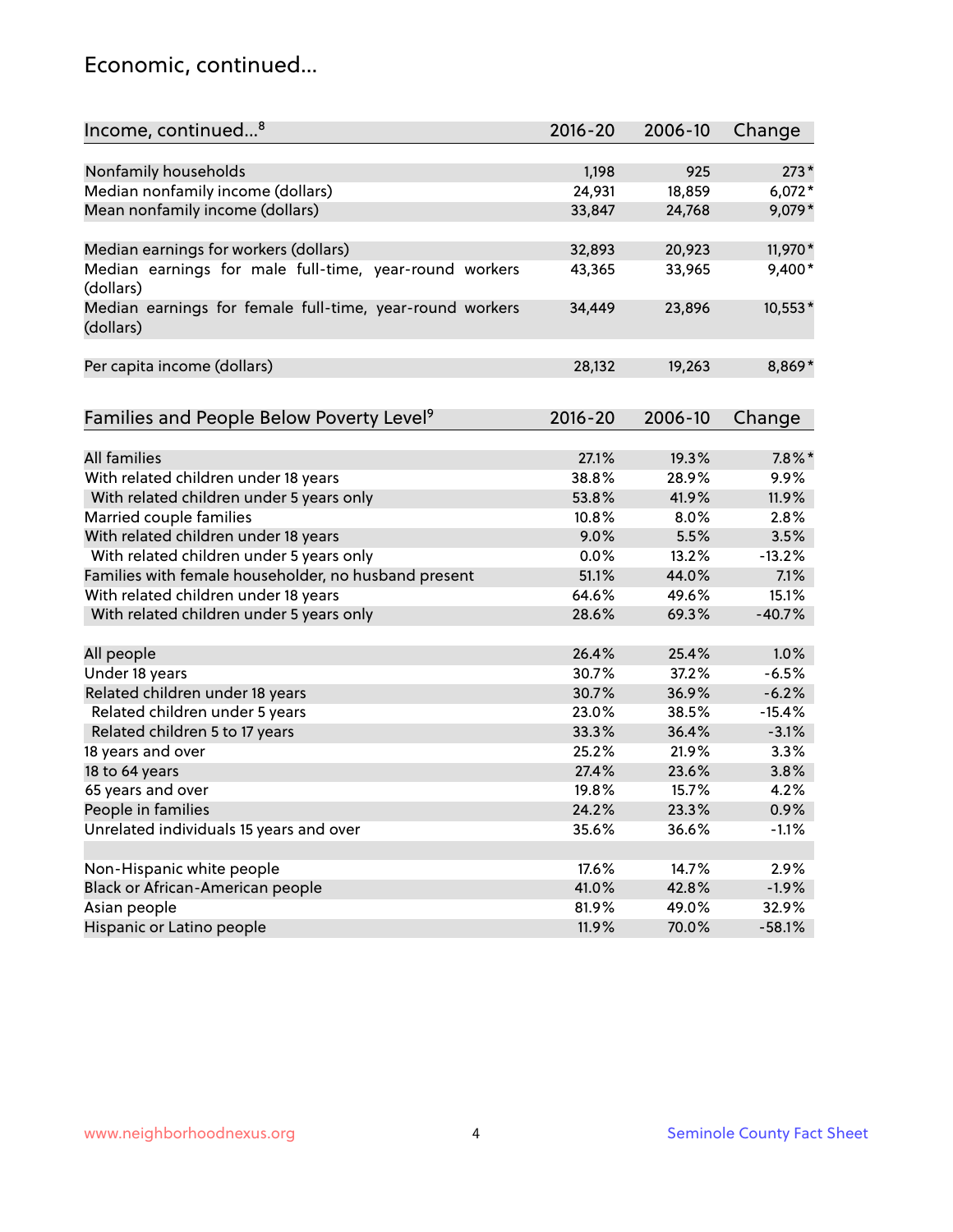# Employment

| Employment Status <sup>10</sup>                                                               | 2010        | 2020    | Change      |
|-----------------------------------------------------------------------------------------------|-------------|---------|-------------|
| In Labor Force                                                                                | 3,093       | 3,383   | 3,383       |
| <b>Unemployment Rate</b>                                                                      | 5.0%        | 12.5%   | $-7.5%$     |
| Industry <sup>11</sup>                                                                        | $2016 - 20$ | 2006-10 | Change      |
|                                                                                               |             |         |             |
| Civilian employed population 16 years and over                                                | 2,810       | 3,363   | $-553*$     |
| Agriculture, forestry, fishing and hunting, and mining                                        | 5.0%        | 7.4%    | $-2.4%$     |
| Construction                                                                                  | 5.8%        | 7.6%    | $-1.8%$     |
| Manufacturing                                                                                 | 14.9%       | 17.0%   | $-2.1%$     |
| Wholesale trade                                                                               | 1.3%        | 3.0%    | $-1.7%$     |
| Retail trade                                                                                  | 11.6%       | 9.5%    | 2.1%        |
| Transportation and warehousing, and utilities                                                 | 6.0%        | 3.4%    | $2.6\%$ *   |
| Information                                                                                   | 0.3%        | 1.2%    | $-0.9%$     |
| Finance and insurance, and real estate and rental and leasing                                 | 3.9%        | 7.2%    | $-3.3%$     |
| Professional, scientific, and management, and administrative<br>and waste management services | 4.7%        | 5.3%    | $-0.7%$     |
| Educational services, and health care and social assistance                                   | 29.4%       | 20.5%   | $8.8\%$ *   |
| Arts, entertainment, and recreation, and accommodation and<br>food services                   | 2.7%        | 6.6%    | $-3.9%$     |
| Other services, except public administration                                                  | 10.4%       | 7.0%    | 3.5%        |
| Public administration                                                                         | 4.0%        | 4.1%    | $-0.2%$     |
| Occupation <sup>12</sup>                                                                      | $2016 - 20$ | 2006-10 | Change      |
|                                                                                               |             |         |             |
| Civilian employed population 16 years and over                                                | 2,810       | 3,363   | $-553*$     |
| Management, business, science, and arts occupations                                           | 35.0%       | 22.9%   | 12.1%*      |
| Service occupations                                                                           | 18.4%       | 21.8%   | $-3.4%$     |
| Sales and office occupations                                                                  | 14.2%       | 24.6%   | $-10.4\%$ * |
| Natural<br>construction,<br>maintenance<br>resources,<br>and<br>occupations                   | 10.0%       | 17.4%   | $-7.5%$ *   |
| Production, transportation, and material moving occupations                                   | 22.5%       | 13.3%   | $9.2%$ *    |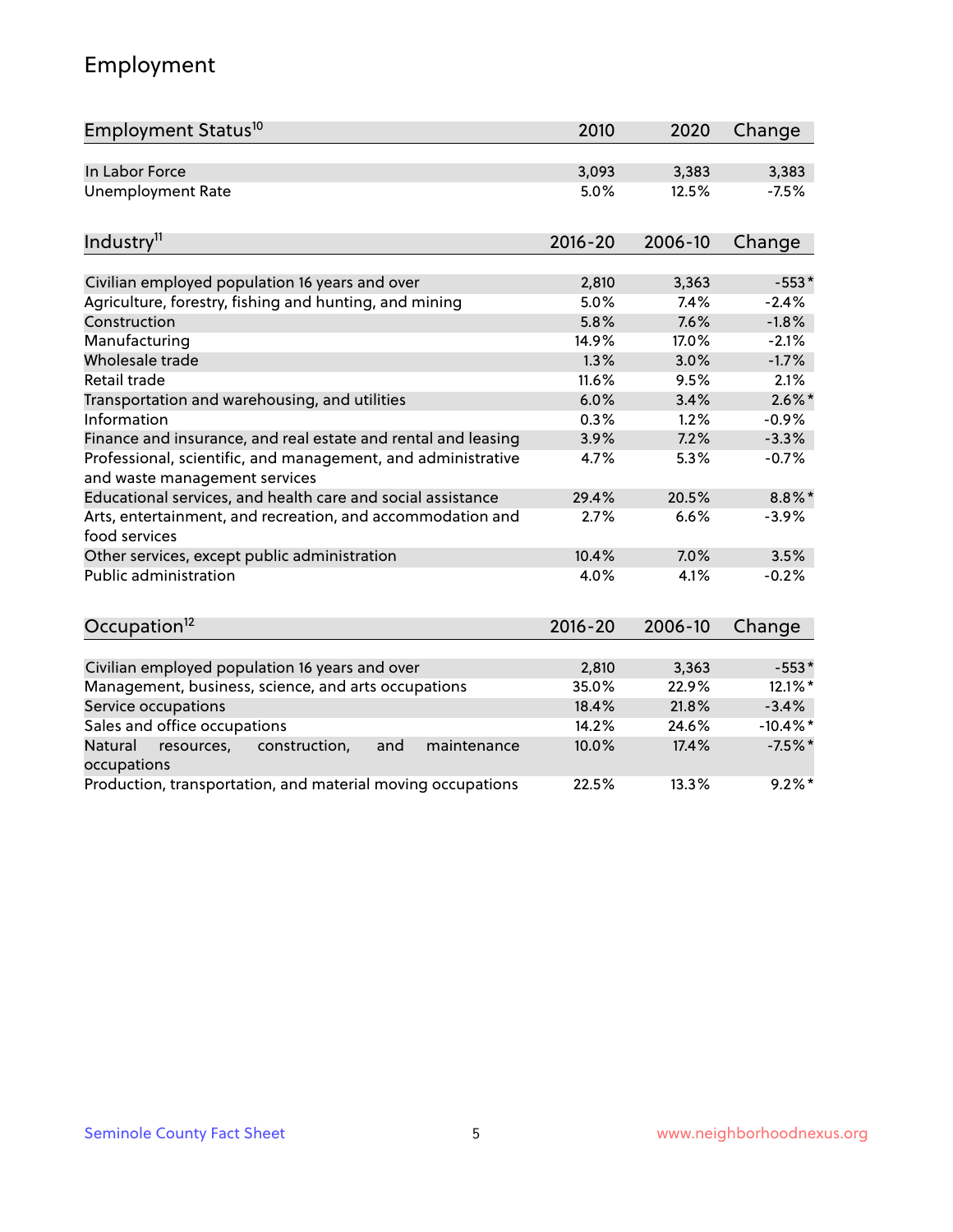# Employment, continued...

| Class of Worker <sup>13</sup>                          | $2016 - 20$ | 2006-10 | Change     |
|--------------------------------------------------------|-------------|---------|------------|
| Civilian employed population 16 years and over         | 2,810       | 3,363   | $-553*$    |
| Private wage and salary workers                        | 72.7%       | 68.9%   | 3.9%*      |
| Government workers                                     | 18.7%       | 13.7%   | 5.0%       |
| Self-employed in own not incorporated business workers | 8.4%        | 17.2%   | $-8.8\%$ * |
| <b>Unpaid family workers</b>                           | 0.1%        | 0.2%    | $-0.1%$    |
| Job Flows <sup>14</sup>                                | 2019        | 2010    | Change     |
| Total Jobs in county                                   | 2,297       | 2,112   | 185        |
| Held by residents of county                            | 46.7%       | 55.9%   | $-9.2%$    |
|                                                        | 53.3%       | 44.1%   |            |
| Held by non-residents of county                        |             |         | 9.2%       |
| Jobs by Industry Sector <sup>15</sup>                  | 2019        | 2010    | Change     |
| Total Jobs in county                                   | 2,297       | 2,112   | 185        |
| <b>Goods Producing sectors</b>                         | 18.9%       | 12.8%   | 6.2%       |
| Trade, Transportation, and Utilities sectors           | 24.9%       | 20.5%   | 4.4%       |
| All Other Services sectors                             | 56.1%       | 66.7%   | $-10.6%$   |
|                                                        |             |         |            |
| Total Jobs in county held by county residents          | 1,072       | 1,181   | $-109$     |
| <b>Goods Producing sectors</b>                         | 21.7%       | 12.4%   | 9.3%       |
| Trade, Transportation, and Utilities sectors           | 19.4%       | 19.3%   | 0.1%       |
| All Other Services sectors                             | 58.9%       | 68.2%   | $-9.4%$    |
| Jobs by Earnings <sup>16</sup>                         | 2019        | 2010    | Change     |
| Total Jobs in county                                   | 2,297       | 2,112   | 185        |
| Jobs with earnings \$1250/month or less                | 27.4%       | 31.3%   | $-3.8%$    |
| Jobs with earnings \$1251/month to \$3333/month        | 38.8%       | 46.8%   | $-8.0%$    |
|                                                        | 33.8%       | 22.0%   | 11.8%      |
| Jobs with earnings greater than \$3333/month           |             |         |            |
| Total Jobs in county held by county residents          | 1,072       | 1,181   | $-109$     |
| Jobs with earnings \$1250/month or less                | 30.3%       | 35.1%   | $-4.7%$    |
| Jobs with earnings \$1251/month to \$3333/month        | 41.2%       | 45.0%   | $-3.7%$    |
| Jobs with earnings greater than \$3333/month           | 28.5%       | 20.0%   | 8.5%       |
| Jobs by Age of Worker <sup>17</sup>                    | 2019        | 2010    | Change     |
|                                                        |             |         |            |
| Total Jobs in county                                   | 2,297       | 2,112   | 185        |
| Jobs with workers age 29 or younger                    | 19.8%       | 18.4%   | 1.3%       |
| Jobs with workers age 30 to 54                         | 52.5%       | 58.9%   | $-6.4%$    |
| Jobs with workers age 55 or older                      | 27.7%       | 22.7%   | 5.0%       |
|                                                        |             |         |            |
| Total Jobs in county held by county residents          | 1,072       | 1,181   | $-109$     |
| Jobs with workers age 29 or younger                    | 18.3%       | 18.7%   | $-0.4%$    |
| Jobs with workers age 30 to 54                         | 51.6%       | 56.4%   | $-4.8%$    |
| Jobs with workers age 55 or older                      | 30.1%       | 24.9%   | 5.2%       |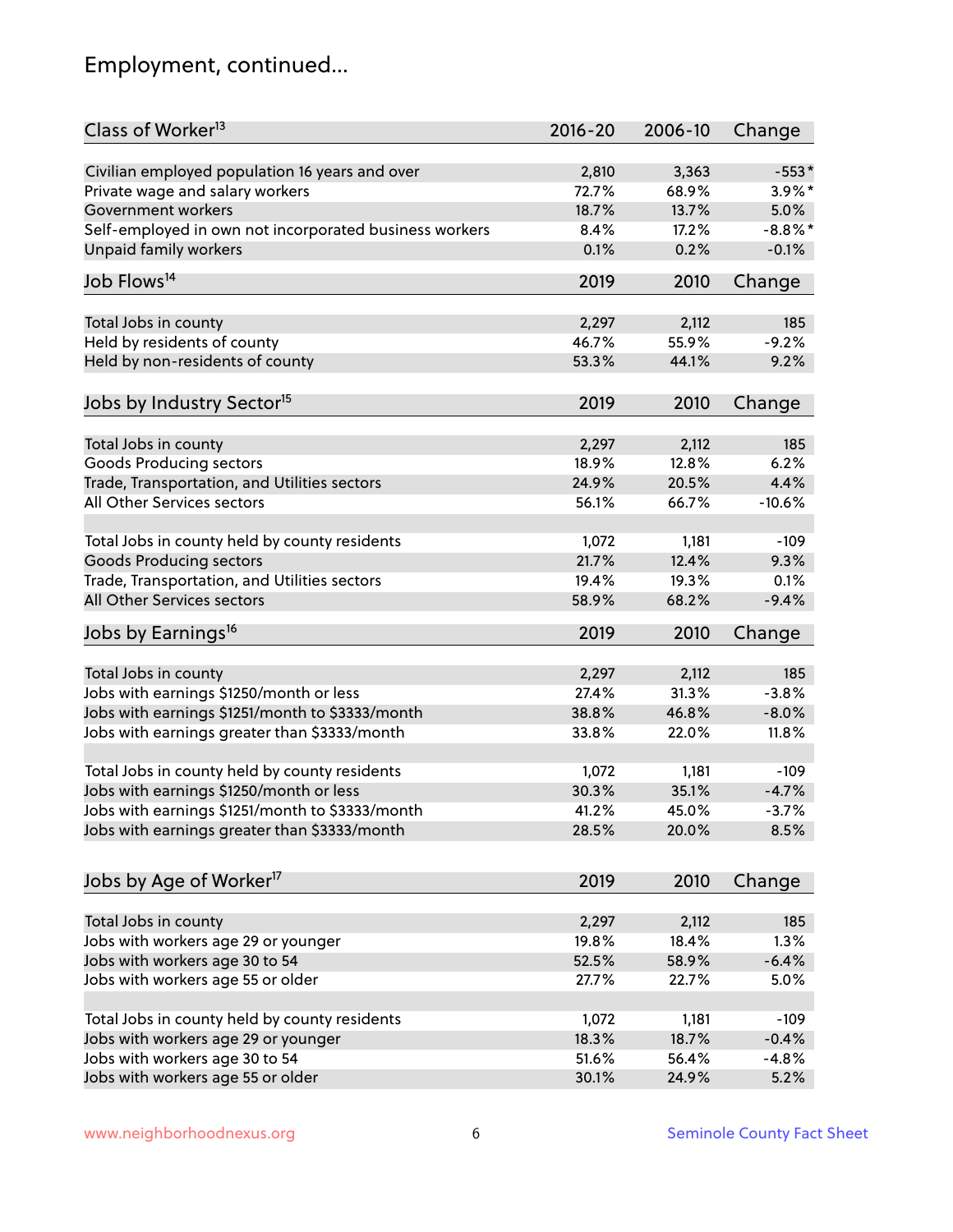#### Education

| Early Learning <sup>18</sup>                        |              |                | 2022         |
|-----------------------------------------------------|--------------|----------------|--------------|
| Licensed Capacity of Early Learning Centers         |              |                | 449          |
| Licenced capacity per 1,000 children ages 0-4       |              |                | 1116.9       |
| School Enrollment <sup>19</sup>                     | 2022         | 2010           | Change       |
|                                                     |              |                |              |
| <b>Enrolled in Public School</b>                    | 1,320        | 1,634          | $-314$       |
| White                                               | 48.6%        | 48.2%<br>48.3% | 0.4%         |
| <b>Black or African-American</b>                    | 42.1%        |                | $-6.2%$      |
| Asian                                               | 1.1%         | 0.0%           | 1.1%         |
| <b>Native American</b><br>Pacific Islander          | 0.0%         | 0.0%           | 0.0%         |
| <b>Biracial or Multi-Racial</b>                     | 0.2%<br>4.3% | 0.0%<br>0.0%   | 0.0%<br>4.3% |
|                                                     |              |                |              |
| Hispanic or Latino                                  | 3.6%         | 0.0%           | 3.6%         |
| Georgia Milestones: 3rd Grade Reading <sup>20</sup> |              |                | 2019         |
| Number of Students Tested                           |              |                | 100          |
|                                                     |              |                |              |
| Proficient or Distinguished                         |              |                | 36.0%        |
| Georgia Milestones: 8th Grade Math <sup>21</sup>    |              |                | 2019         |
| <b>Number of Students Tested</b>                    |              |                | 108          |
| Proficient or Distinguished                         |              |                | 51.9%        |
| Graduation Rates <sup>22</sup>                      | 2021         | 2012           | Change       |
|                                                     |              |                |              |
| Cohort                                              | 110          | 109            | 1            |
| <b>High School Graduation Rate</b>                  | 90.9%        | 72.5%          | 18.4%        |
| Educational Attainment <sup>23</sup>                | $2016 - 20$  | 2006-10        | Change       |
| Population 25 years and over                        | 5,962        | 5,935          | 27           |
| Less than 9th grade                                 | 5.2%         | 9.5%           | $-4.4%$      |
| 9th to 12th grade, no diploma                       | 10.6%        | 13.4%          | $-2.9%$      |
| High school graduate (includes equivalency)         | 37.4%        | 37.7%          | $-0.3%$      |
| Some college, no degree                             | 22.3%        | 23.4%          | $-1.1%$      |
| Associate's degree                                  | 9.1%         | 5.6%           | $3.5\%$ *    |
| Bachelor's degree                                   | 10.9%        | 6.1%           | $4.8\%$ *    |
|                                                     |              |                |              |
| Graduate or professional degree                     | 4.6%         | 4.2%           | 0.4%         |
| Percent high school graduate or higher              | 84.3%        | 77.0%          | 7.2%         |
| Percent bachelor's degree or higher                 | 15.4%        | 10.3%          | $5.1\%$ *    |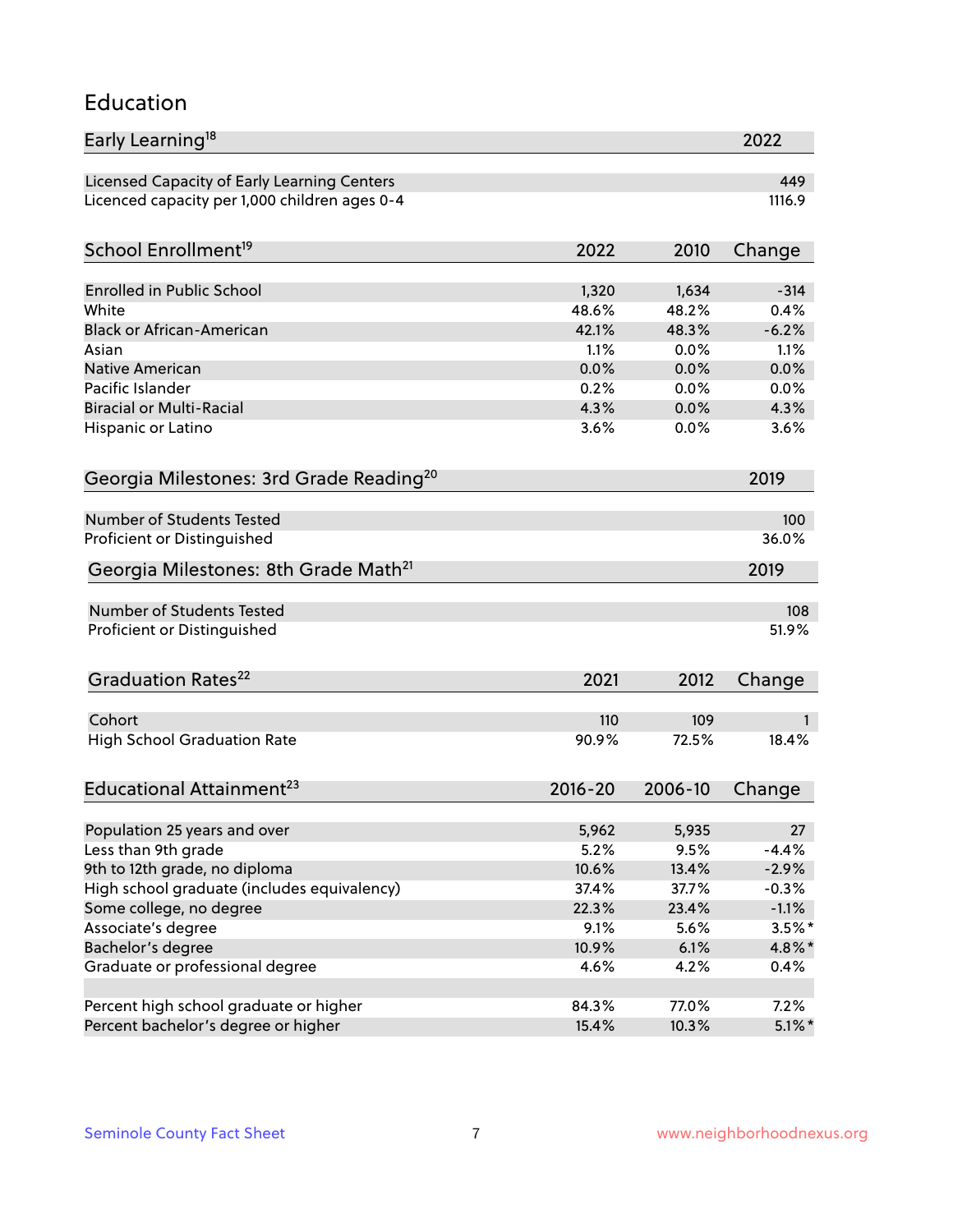### Housing

| Households by Type <sup>24</sup>                     | $2016 - 20$ | 2006-10 | Change      |
|------------------------------------------------------|-------------|---------|-------------|
|                                                      |             |         |             |
| <b>Total households</b>                              | 3,364       | 3,147   | 217         |
| Family households (families)                         | 64.4%       | 70.6%   | $-6.2%$     |
| With own children under 18 years                     | 16.3%       | 25.9%   | $-9.6%$ *   |
| Married-couple family                                | 36.4%       | 48.2%   | $-11.8\%$ * |
| With own children of the householder under 18 years  | 8.3%        | 13.4%   | $-5.1%$     |
| Male householder, no wife present, family            | 9.3%        | 4.8%    | 4.5%*       |
| With own children of the householder under 18 years  | 2.1%        | 1.5%    | 0.6%        |
| Female householder, no husband present, family       | 18.7%       | 17.5%   | 1.1%        |
| With own children of the householder under 18 years  | 5.9%        | 11.0%   | $-5.1\%$ *  |
| Nonfamily households                                 | 35.6%       | 29.4%   | 6.2%        |
| Householder living alone                             | 30.7%       | 26.1%   | 4.6%        |
| 65 years and over                                    | 11.7%       | 11.0%   | 0.7%        |
|                                                      |             |         |             |
| Households with one or more people under 18 years    | 26.8%       | 32.8%   | $-6.0%$     |
| Households with one or more people 65 years and over | 40.8%       | 29.8%   | 10.9%*      |
| Average household size                               | 2.41        | 2.75    | $-0.34*$    |
| Average family size                                  | 3.03        | 3.26    | $-0.22$     |
| Housing Occupancy <sup>25</sup>                      | $2016 - 20$ | 2006-10 | Change      |
|                                                      |             |         |             |
| Total housing units                                  | 4,845       | 4,820   | 25          |
| Occupied housing units                               | 69.4%       | 65.3%   | 4.1%        |
| Vacant housing units                                 | 30.6%       | 34.7%   | $-4.1%$     |
|                                                      |             |         |             |
| Homeowner vacancy rate                               | 3.0         | 4.8     | $-1.8$      |
| Rental vacancy rate                                  | 3.2         | 12.4    | $-9.2$      |
|                                                      |             |         |             |
| Units in Structure <sup>26</sup>                     | $2016 - 20$ | 2006-10 | Change      |
| Total housing units                                  | 4,845       | 4,820   | 25          |
| 1-unit, detached                                     | 59.2%       | 64.4%   | $-5.2%$     |
| 1-unit, attached                                     | 1.3%        | 0.2%    | $1.1\%$ *   |
| 2 units                                              | 0.7%        | 1.5%    | $-0.7%$     |
| 3 or 4 units                                         | 2.3%        | 0.9%    | $1.4\%$ *   |
| 5 to 9 units                                         | 2.5%        | 0.1%    | $2.4\%$ *   |
| 10 to 19 units                                       | 0.0%        | 0.3%    | $-0.3%$     |
|                                                      |             |         |             |
| 20 or more units<br>Mobile home                      | 0.8%        | 0.0%    | 0.8%        |
| Boat, RV, van, etc.                                  | 33.0%       | 32.3%   | 0.7%        |
|                                                      | 0.2%        | 0.3%    | $-0.1%$     |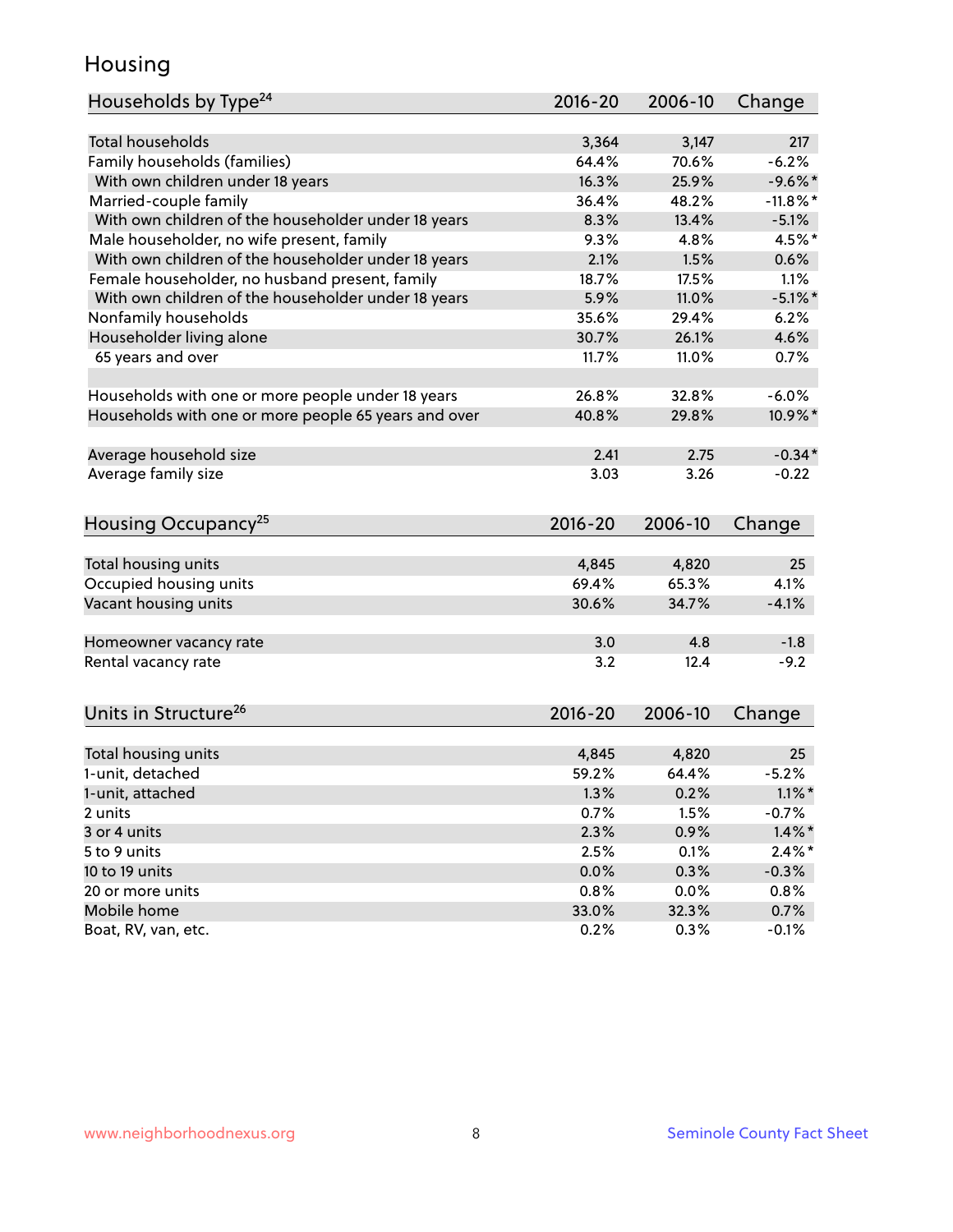# Housing, Continued...

| Year Structure Built <sup>27</sup>             | 2016-20     | 2006-10        | Change     |
|------------------------------------------------|-------------|----------------|------------|
|                                                | 4,845       | 4,820          | 25         |
| Total housing units<br>Built 2014 or later     | 0.7%        | (X)            | (X)        |
| Built 2010 to 2013                             | 1.7%        | (X)            | (X)        |
| Built 2000 to 2009                             | 10.6%       | 5.4%           | $5.2\%$ *  |
| Built 1990 to 1999                             | 19.5%       | 18.9%          | 0.7%       |
| Built 1980 to 1989                             | 19.5%       | 19.9%          | $-0.4%$    |
| Built 1970 to 1979                             | 25.1%       |                | 1.1%       |
| Built 1960 to 1969                             | 12.7%       | 23.9%<br>15.3% | $-2.6%$    |
| Built 1950 to 1959                             | 4.6%        | 7.3%           | $-2.7%$    |
| Built 1940 to 1949                             | 2.8%        | 5.5%           | $-2.7\%$ * |
|                                                |             |                |            |
| Built 1939 or earlier                          | 2.8%        | 3.9%           | $-1.0%$    |
| Housing Tenure <sup>28</sup>                   | $2016 - 20$ | 2006-10        | Change     |
| Occupied housing units                         | 3,364       | 3,147          | 217        |
| Owner-occupied                                 | 66.0%       | 78.5%          | $-12.5%$ * |
| Renter-occupied                                | 34.0%       | 21.5%          | 12.5%*     |
|                                                |             |                |            |
| Average household size of owner-occupied unit  | 2.42        | 2.67           | $-0.25$    |
| Average household size of renter-occupied unit | 2.39        | 3.04           | $-0.65*$   |
| Residence 1 Year Ago <sup>29</sup>             | $2016 - 20$ | 2006-10        | Change     |
| Population 1 year and over                     | 8,178       | 8,691          | $-513*$    |
| Same house                                     | 93.2%       | 91.8%          | 1.4%       |
| Different house in the U.S.                    | 6.6%        | 7.7%           | $-1.0%$    |
| Same county                                    | 2.6%        | 2.6%           | $-0.0%$    |
| Different county                               | 4.1%        | 5.1%           | $-1.0%$    |
| Same state                                     | 2.8%        | 4.4%           | $-1.6%$    |
| Different state                                | 1.3%        | 0.7%           | 0.6%       |
| Abroad                                         | 0.2%        | 0.5%           | $-0.3%$    |
|                                                |             |                |            |
| Value of Housing Unit <sup>30</sup>            | 2016-20     | 2006-10        | Change     |
| Owner-occupied units                           | 2,219       | 2,469          | $-250$     |
| Less than \$50,000                             | 25.7%       | 31.3%          | $-5.6%$    |
| \$50,000 to \$99,999                           | 31.9%       | 38.3%          | $-6.4%$    |
| \$100,000 to \$149,999                         | 18.2%       | 11.1%          | $7.1\%$ *  |
| \$150,000 to \$199,999                         | 7.0%        | 8.9%           | $-1.8%$    |
| \$200,000 to \$299,999                         | 15.0%       | 7.0%           | $8.0\%$ *  |
| \$300,000 to \$499,999                         | 1.5%        | 2.6%           | $-1.1%$    |
| \$500,000 to \$999,999                         | 0.5%        | 0.9%           | $-0.4%$    |
| \$1,000,000 or more                            | 0.2%        | 0.0%           | 0.2%       |
| Median (dollars)                               | 92,100      | 72,900         | 19,200*    |
| Mortgage Status <sup>31</sup>                  | $2016 - 20$ | 2006-10        | Change     |
| Owner-occupied units                           | 2,219       | 2,469          | $-250$     |
| Housing units with a mortgage                  | 43.0%       | 47.7%          | $-4.7%$    |
| Housing units without a mortgage               | 57.0%       | 52.3%          | 4.7%       |
|                                                |             |                |            |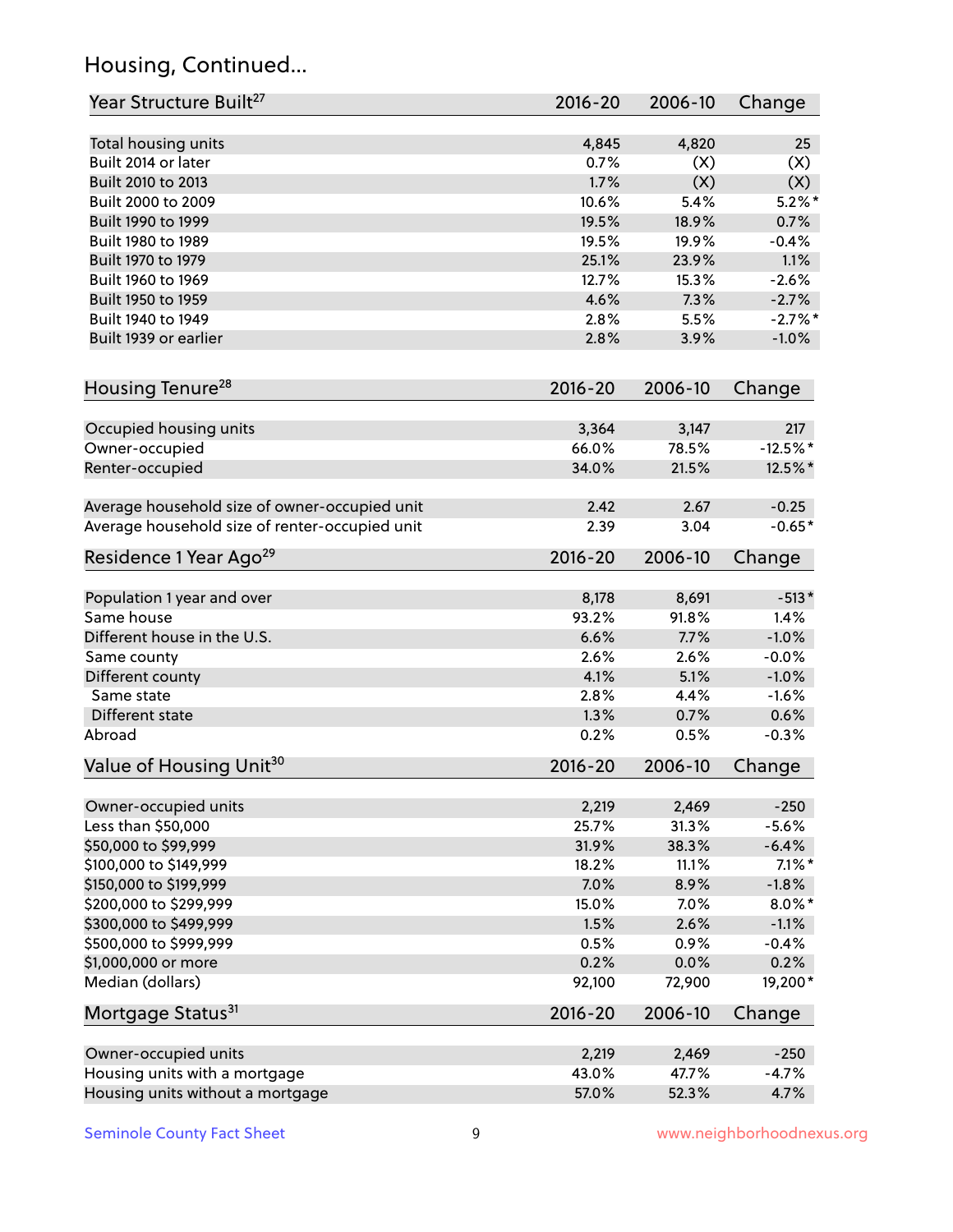# Housing, Continued...

| Selected Monthly Owner Costs <sup>32</sup>                                            | 2016-20     | 2006-10 | Change      |
|---------------------------------------------------------------------------------------|-------------|---------|-------------|
| Housing units with a mortgage                                                         | 955         | 1,178   | $-223$      |
| Less than \$300                                                                       | 0.0%        | 0.0%    | 0.0%        |
| \$300 to \$499                                                                        | 1.7%        | 2.4%    | $-0.7%$     |
| \$500 to \$999                                                                        | 45.0%       | 60.1%   | $-15.1\%$ * |
| \$1,000 to \$1,499                                                                    | 42.6%       | 25.6%   | 17.0%*      |
| \$1,500 to \$1,999                                                                    | 8.4%        | 10.4%   | $-2.0%$     |
| \$2,000 to \$2,999                                                                    | 0.0%        | 0.6%    | $-0.6%$     |
| \$3,000 or more                                                                       | 2.3%        | 0.9%    | 1.4%        |
| Median (dollars)                                                                      | 1,025       | 814     | $211*$      |
| Housing units without a mortgage                                                      | 1,264       | 1,291   | $-27$       |
| Less than \$150                                                                       | 8.3%        | 10.1%   | $-1.8%$     |
| \$150 to \$249                                                                        | 14.6%       | 24.5%   | $-9.9%$ *   |
| \$250 to \$349                                                                        | 21.8%       | 33.1%   | $-11.2%$    |
| \$350 to \$499                                                                        | 27.7%       | 20.4%   | 7.2%        |
| \$500 to \$699                                                                        | 19.9%       | 6.3%    | 13.6%*      |
| \$700 or more                                                                         | 7.8%        | 5.6%    | 2.2%        |
| Median (dollars)                                                                      | 378         | 296     | $82*$       |
| Selected Monthly Owner Costs as a Percentage of<br>Household Income <sup>33</sup>     | $2016 - 20$ | 2006-10 | Change      |
| Housing units with a mortgage (excluding units where<br>SMOCAPI cannot be computed)   | 937         | 1,163   | $-226$      |
| Less than 20.0 percent                                                                | 39.9%       | 34.7%   | 5.2%        |
| 20.0 to 24.9 percent                                                                  | 8.3%        | 17.3%   | $-9.0%$     |
| 25.0 to 29.9 percent                                                                  | 12.2%       | 13.4%   | $-1.2%$     |
| 30.0 to 34.9 percent                                                                  | 8.9%        | 4.1%    | $4.7\%$ *   |
| 35.0 percent or more                                                                  | 30.7%       | 30.4%   | 0.3%        |
| Not computed                                                                          | 18          | 15      | 3           |
| Housing unit without a mortgage (excluding units where<br>SMOCAPI cannot be computed) | 1,229       | 1,262   | $-33$       |
| Less than 10.0 percent                                                                | 35.1%       | 43.3%   | $-8.2%$     |
| 10.0 to 14.9 percent                                                                  | 20.3%       | 20.1%   | 0.2%        |
| 15.0 to 19.9 percent                                                                  | 24.1%       | 8.8%    | 15.3%*      |
| 20.0 to 24.9 percent                                                                  | 4.3%        | 11.3%   | $-6.9%$     |
| 25.0 to 29.9 percent                                                                  | 2.4%        | 4.4%    | $-2.0%$     |
| 30.0 to 34.9 percent                                                                  | 4.3%        | 0.2%    | $4.2\%$ *   |
| 35.0 percent or more                                                                  | 9.4%        | 12.0%   | $-2.5%$     |
| Not computed                                                                          | 35          | 29      | 6           |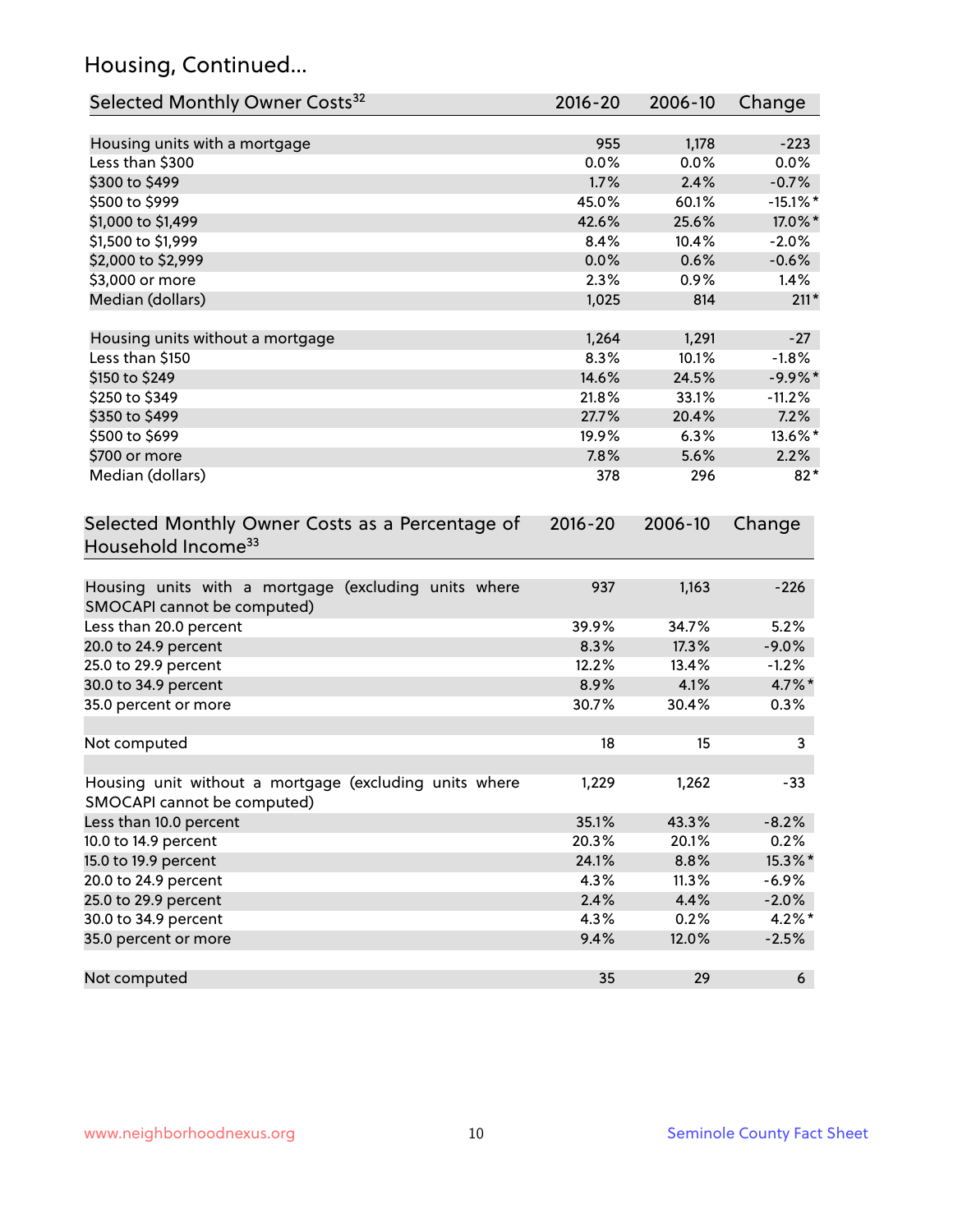# Housing, Continued...

| Gross Rent <sup>34</sup>                                                       | $2016 - 20$ | 2006-10 | Change     |
|--------------------------------------------------------------------------------|-------------|---------|------------|
|                                                                                |             |         |            |
| Occupied units paying rent                                                     | 944         | 498     | 446*       |
| Less than \$200                                                                | 0.0%        | 7.8%    | $-7.8%$    |
| \$200 to \$499                                                                 | 9.2%        | 35.1%   | $-25.9%$   |
| \$500 to \$749                                                                 | 43.3%       | 45.0%   | $-1.7%$    |
| \$750 to \$999                                                                 | 43.2%       | 12.0%   | $31.2\%$ * |
| \$1,000 to \$1,499                                                             | 4.2%        | 0.0%    | 4.2%       |
| \$1,500 to \$1,999                                                             | 0.0%        | 0.0%    | 0.0%       |
| \$2,000 or more                                                                | 0.0%        | 0.0%    | $0.0\%$    |
| Median (dollars)                                                               | 737         | 528     | $209*$     |
| No rent paid                                                                   | 201         | 180     | 21         |
| Gross Rent as a Percentage of Household Income <sup>35</sup>                   | $2016 - 20$ | 2006-10 | Change     |
| Occupied units paying rent (excluding units where GRAPI<br>cannot be computed) | 930         | 498     | 432*       |
| Less than 15.0 percent                                                         | 19.0%       | 6.8%    | 12.2%*     |
| 15.0 to 19.9 percent                                                           | 8.5%        | 6.4%    | 2.1%       |
| 20.0 to 24.9 percent                                                           | 14.1%       | 16.3%   | $-2.2%$    |
| 25.0 to 29.9 percent                                                           | 8.8%        | 6.4%    | 2.4%       |
| 30.0 to 34.9 percent                                                           | 12.5%       | 15.5%   | $-3.0%$    |
| 35.0 percent or more                                                           | 37.1%       | 48.6%   | $-11.5%$   |
| Not computed                                                                   | 215         | 180     | 35         |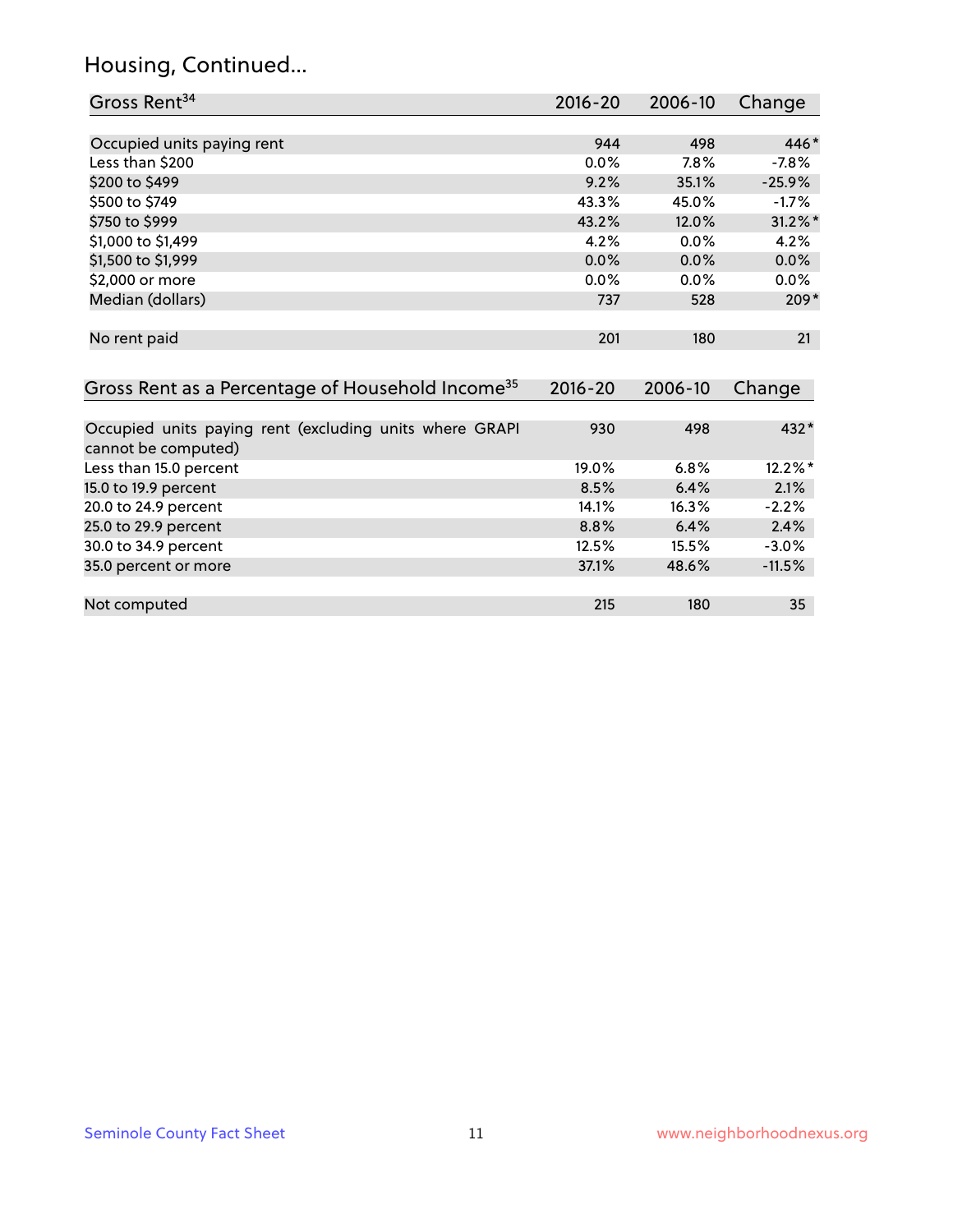# Community Involvement

| Voter Registration and Turnout <sup>36</sup> | 2020  |
|----------------------------------------------|-------|
|                                              |       |
| Active registered voters                     | 5,872 |
| Number voted in Presidential election        | 3.874 |
| Percent voted in Presidential election       | 66.0% |

## Transportation

| Commuting to Work <sup>37</sup>           | $2016 - 20$ | 2006-10 | Change               |
|-------------------------------------------|-------------|---------|----------------------|
|                                           |             |         |                      |
| Workers 16 years and over                 | 2,737       | 3,305   | $-568*$              |
| Car, truck, or van - drove alone          | 86.6%       | 81.1%   | 5.4%                 |
| Car, truck, or van - carpooled            | 8.0%        | 8.0%    | 0.1%                 |
| Public transportation (excluding taxicab) | $0.9\%$     | $0.9\%$ | $0.0\%$              |
| Walked                                    | 1.2%        | $3.0\%$ | $-1.8%$              |
| Other means                               | 2.5%        | 3.5%    | $-1.1%$              |
| Worked at home                            | 0.8%        | 3.5%    | $-2.7%$              |
|                                           |             |         |                      |
| Mean travel time to work (minutes)        | 27.7        | 23.8    | 4.0                  |
|                                           |             |         |                      |
| Vehicles Available <sup>38</sup>          | $2016 - 20$ | 2006-10 | Change               |
|                                           |             |         |                      |
| Occupied housing units                    | 3,364       | 3,147   | 217                  |
| No vehicles available                     | 9.8%        | 8.3%    | 1.5%                 |
| 1 vehicle available                       | 35.3%       | 35.2%   | 0.1%                 |
| 2 vehicles available                      | 26.8%       | 37.5%   | -10.7%*              |
| 3 or more vehicles available              | 28.0%       | 19.0%   | $9.0\%$ <sup>*</sup> |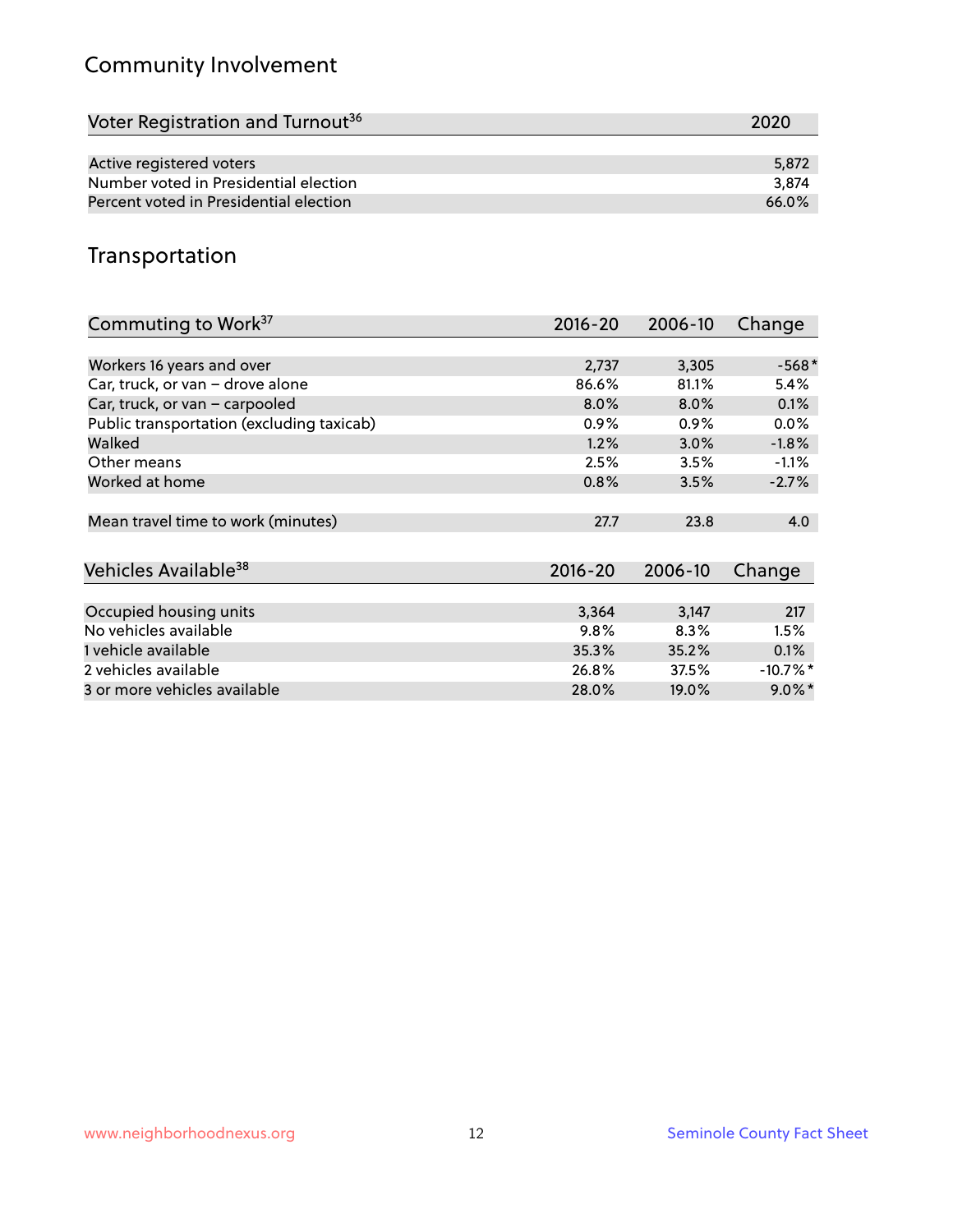#### Health

| Health Insurance coverage <sup>39</sup> | 2016-20 |
|-----------------------------------------|---------|
|-----------------------------------------|---------|

| Civilian Noninstitutionalized Population                | 8,106 |
|---------------------------------------------------------|-------|
| With health insurance coverage                          | 81.8% |
| With private health insurance coverage                  | 44.1% |
| With public health coverage                             | 51.4% |
| No health insurance coverage                            | 18.2% |
| Civilian Noninstitutionalized Population Under 19 years | 1,814 |
| No health insurance coverage                            | 4.9%  |
| Civilian Noninstitutionalized Population 19 to 64 years | 4,432 |
| In labor force:                                         | 2,633 |
| Employed:                                               | 2,504 |
| With health insurance coverage                          | 72.6% |
| With private health insurance coverage                  | 41.1% |
| With public coverage                                    | 12.8% |
| No health insurance coverage                            | 27.4% |
| Unemployed:                                             | 129   |
| With health insurance coverage                          | 55.0% |
| With private health insurance coverage                  | 41.1% |
| With public coverage                                    | 20.2% |
| No health insurance coverage                            | 45.0% |
| Not in labor force:                                     | 1,799 |
| With health insurance coverage                          | 64.3% |
| With private health insurance coverage                  | 29.2% |
| With public coverage                                    | 42.2% |
| No health insurance coverage                            | 35.7% |

| <b>Health Factors</b>                                                                   | <b>Most Recent</b> |
|-----------------------------------------------------------------------------------------|--------------------|
|                                                                                         |                    |
| Premature Death (YPLL before age 75 per 100,000 population, age-adjusted) <sup>40</sup> | 11,611.8           |
| Average number of Physically Unhealthy Days <sup>41</sup>                               | -51                |

| Average number of Mentally Unhealthy Days <sup>42</sup>          | 5.7      |
|------------------------------------------------------------------|----------|
| Low Birthweight Births <sup>43</sup>                             | $12.8\%$ |
| Diabetes Prevalence <sup>44</sup>                                | $13.3\%$ |
| HIV Prevalence (per 100,000 population) <sup>45</sup>            | 332.6    |
| Rate, Deduplicated ER Visits for Asthma, Ages 0-17 <sup>46</sup> | 797.2    |